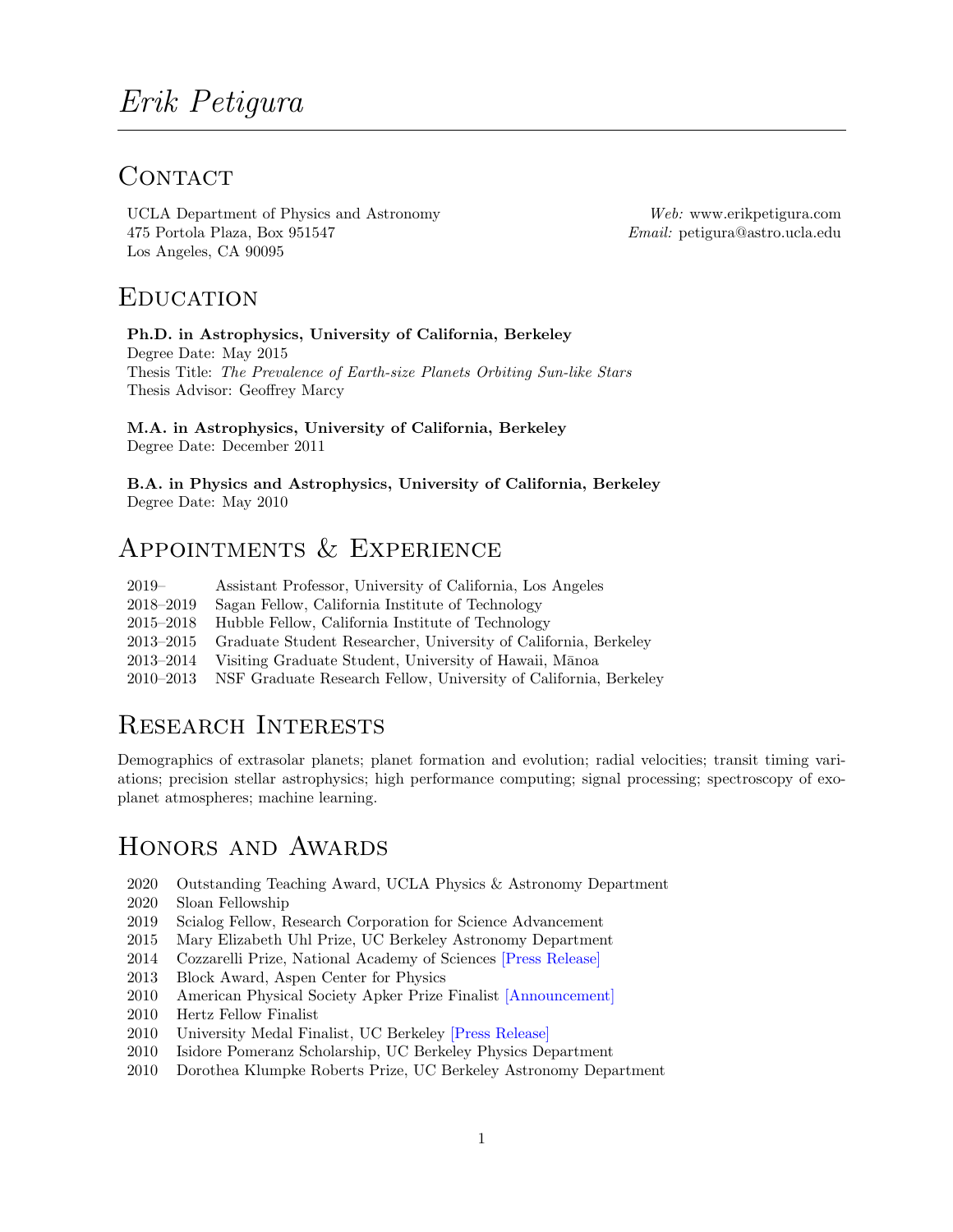### Colloquia and Invited Talks

#### Date Venue

- Mar 2020 Physics & Astronomy Colloquium, UCLA
- Aug 2019 RESCEU Summer School, University of Tokyo
- Apr 2019 Planetary Science Seminar, UC Santa Cruz
- Nov 2018 Astronomy Colloquium, University of Arizona
- Oct 2018 Astrophysics Colloquium, JPL
- Aug 2018 Planetary Science Seminar, NASA Ames
- Aug 2018 PRV Landscape Review, Caltech
- Jun 2018 iREx Seminar U. Montreal
- Mar 2018 Astronomy Colloquium, UCLA
- Feb 2018 Astronomy Colloquium, University of Texas at Austin
- Jan 2018 Astronomy Colloquium, Cornell Department
- Jan 2018 Astronomy Colloquium, Caltech Department
- Dec 2017 Exoplanets and Planet Formation, Shanghai
- Oct 2017 Know Thy Star, Pasadena, California
- Feb 2017 Physics Colloquium, University of California, Irvine
- Oct 2016 Astronomy Colloquium, University of Texas, Austin
- Sep 2016 Fellows at the Frontiers, Northwestern University
- Mar 2016 Astronomy Colloquium, Tokyo University
- Feb 2016 Planetary Science Division Seminar, Caltech
- Oct 2015 iPLEX Seminar, UCLA
- Oct 2015 Physics Colloquium, University of San Francisco
- Jan 2015 Astronomy Tea Talk, Caltech
- Jul 2014 Plenary Talk, Origins 2014, Nara, Japan
- Jan 2014 Colloquium, University of Hawai'i Institute for Astronomy
- Nov 2013 Kepler Science Conference, NASA Ames
- Apr 2013 FLASH Talk, UC Santa Cruz Astronomy Department
- Mar 2013 Yuk Lunch Seminar, Caltech
- Sep 2012 Bay Area Exoplanet Science Meeting, SETI Institute, California

### OTHER TALKS

#### Date Venue

- Mar 2019 Kepler Science Conference, Glendale
- Oct 2018 Planetary Science Seminar, Imperial College London
- Sep 2018 ExoSoCal 2018, Caltech
- Aug 2017 Keck Science Meeting, Santa Cruz, CA
- Jun 2017 Kepler Science Conference, NASA Ames
- May 2017 Caltech Astronomy Department Tea Talk
- Mar 2017 Formation and Dynamical Evolution of Exoplanets, Aspen, Colorado
- Sep 2016 Keck Science Meeting, Pasadena, CA
- Nov 2015 Extreme Solar Systems III, Kona, Hawai'i
- Oct 2015 K2 Science Meeting, Santa Barbara, California
- Sep 2015 Keck Science Meeting, 2015
- Jan 2015 AAS Meeting, Seattle, Washington
- Sep 2014 Toward Other Earths: The Star-Planet Connection, Porto, Portugal
- Feb 2013 Exoplanets in Multi-body Systems in the Kepler Era, Aspen, Colorado
- Jan 2013 AAS Meeting, Long Beach, California
- Jun 2012 AAS Meeting, Anchorage, Alaska
- Sep 2011 Extreme Solar Systems II, Jackson Hole, Wyoming
- May 2009 APS April Meeting, Denver, Colorado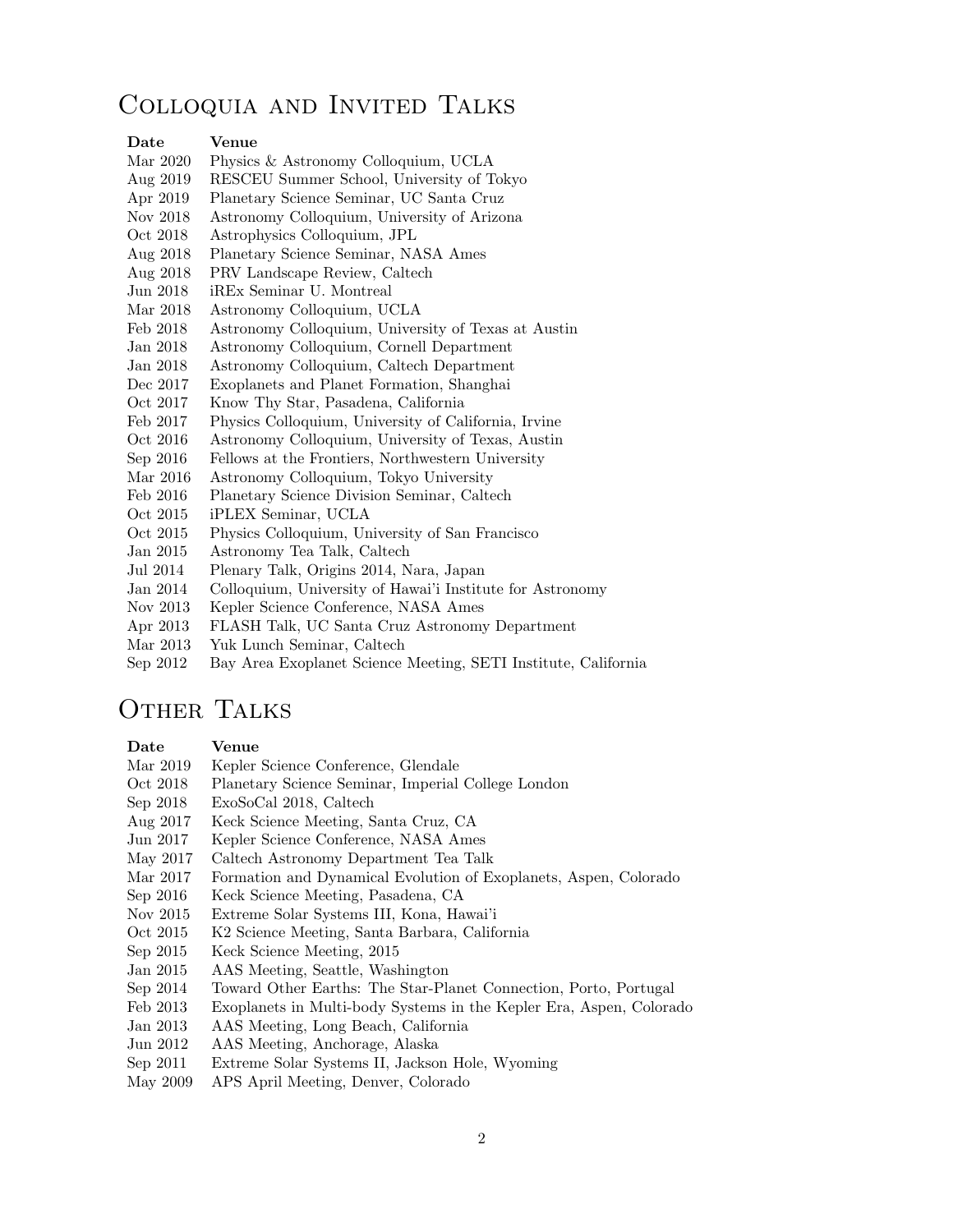## TEACHING EXPERIENCE

|      | Date Institution | Role                                                         |
|------|------------------|--------------------------------------------------------------|
| 2022 | UCLA.            | Practice of Scientific Presentations in Astronomy - ASTR 297 |
| 2021 | <b>UCLA</b>      | Instructor: Evolution of the Cosmos and Life - CLUSTER 70    |
| 2021 | UCLA             | Instructor: Astrophysics Laboratory - ASTR 180               |
| 2020 | <b>UCLA</b>      | Instructor: Evolution of the Cosmos and Life - CLUSTER 70    |
| 2020 | <b>UCLA</b>      | Instructor: Nature of the Universe - ASTR 3                  |
| 2011 | UC Berkeley      | Graduate Student Instructor: The Planets                     |
| 2011 | UC Berkeley      | Graduate Student Instructor: Optical/IR Lab                  |

# Student Mentorship

### Dakotah Tyler, UCLA Graduate Student (2020–present)

Project: Observations of exoplanet exospheres and mass-loss.

#### Isabel Angelo, UCLA Graduate Student (2019–present) Project: Understanding the extreme eccentricity of KOI-367

Judah Van Zandt, UCLA Graduate Student (2019–present) Project: RV survey of distant giant companions to TESS exoplanets

Mason MacDougall, UCLA Graduate Student (2018–present) Project: Exoplanet eccentricities

### Grant Regen, Stanford Undergraduate (2018–2020)

Project: Transmission spectroscopy of sub-Saturns

### Aida Behmard, Caltech Graduate Student (2017–2019)

Project: Spectroscopic characterization of cool stars.

### Sarah Blunt, Caltech Postbaccalaureate Scholar (2017–2019)

Project: Gaussian process noise modeling of RV timeseries.

### Madison Brady, Caltech Undergraduate (2017–2018)

Project: Mass and eccentricity measurements through radial velocities.

### Samuel Yee, Caltech Undergraduate (2016–2018)

Project: Created an open-source library of high resolution, high signal-to-noise spectra of touchstone stars and developed a classification algorithm called "SpecMatch-Empirical" (published in  $ApJ$ , [\[Project Website\]\)](http://specmatch-emp.readthedocs.io/en/latest/index.html).

### Trevor David, Caltech Graduate Student (2015–2017)

Projects: Served as a co-adviser with Lynne Hillenbrand on several projects to study planet formation around young stars. This includes the discovery of K2-33b, a Neptune-sized planet transiting a newborn star (published in [Nature](http://www.nature.com/nature/journal/v534/n7609/full/nature18293.html)).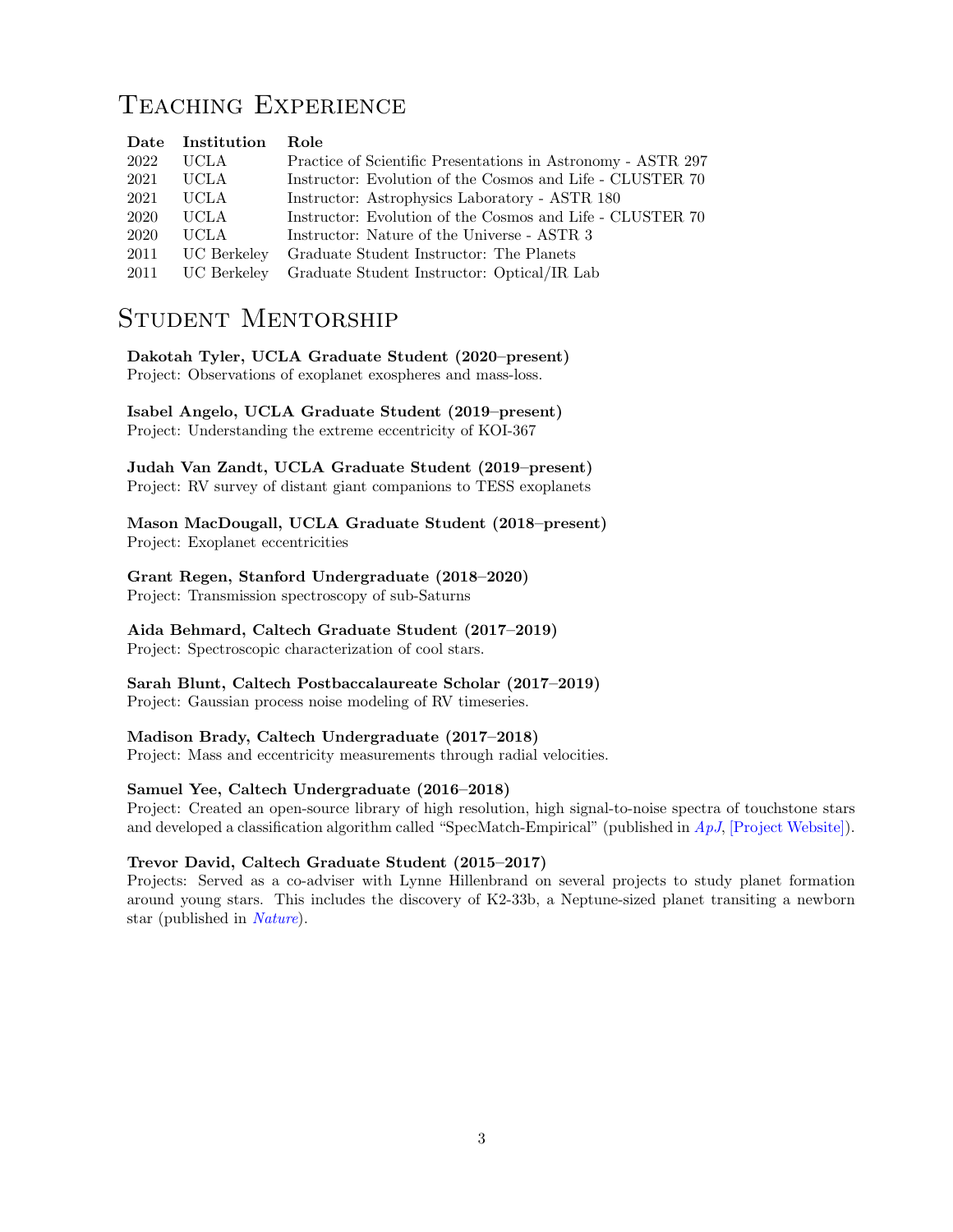## SELECTED PUBLICATIONS (1ST-3RD AUTHOR)

Publications have received 3838 citations as of 2022-02-15 (NASA astrophysics data system)

- 1. Masuda, K., Petigura, E. A., and Hall, O. J. 2022, "Inferring the rotation period distribution of stars from their projected rotation velocities and radii: Application to late-F/early-G Kepler stars", Monthly Notices of the Royal Astronomical Society, 510, 5623. [\[ADS\].](https://ui.adsabs.harvard.edu/abs/2022MNRAS.510.5623M)
- 2. Petigura, E. A., Rogers, J. G., Isaacson, H., and 10 colleagues 2022, "The California-Kepler Survey. X. The Radius Gap as a Function of Stellar Mass, Metallicity, and Age", accepted for publication in The Astronomical Journal. [\[ADS\].](https://ui.adsabs.harvard.edu/abs/2022arXiv220110020P)
- 3. MacDougall, M. G., Petigura, E. A., Angelo, I., and 45 colleagues 2021, "The TESS-Keck Survey. VI. Two Eccentric Sub-Neptunes Orbiting HIP-97166", The Astronomical Journal, 162, 265. [\[ADS\].](https://ui.adsabs.harvard.edu/abs/2021AJ....162..265M)
- 4. Johnson, M. C., David, T. J., Petigura, E. A., and 22 colleagues 2021, "An Aligned Orbit for the Young Planet V1298 Tau b" accepted for publication in The Astronomical Journal. [\[ADS\].](https://ui.adsabs.harvard.edu/abs/2021arXiv211010707J)
- 5. Louden, E. M., Winn, J. N., Petigura, E. A., and 5 colleagues 2021, "Hot Stars with Kepler Planets Have High Obliquities", The Astronomical Journal, 161, 68. [\[ADS\].](https://ui.adsabs.harvard.edu/abs/2021AJ....161...68L)
- 6. Petit, A. C., Petigura, E. A., Davies, M. B., and 1 colleagues 2020, "Resonance in the K2-19 system is at odds with its high reported eccentricities", Monthly Notices of the Royal Astronomical Society, 496, 3101. [\[ADS\].](https://ui.adsabs.harvard.edu/abs/2020MNRAS.496.3101P)
- 7. Petigura, E. A. 2020, "Two Views of the Radius Gap and the Role of Light Curve Fitting", The Astronomical Journal, 160, 89. [\[ADS\].](https://ui.adsabs.harvard.edu/abs/2020AJ....160...89P)
- 8. Millholland, S., Petigura, E., and Batygin, K. 2020, "Tidal Inflation Reconciles Low-density Sub-Saturns with Core Accretion", The Astrophysical Journal, 897, 7. [\[ADS\].](https://ui.adsabs.harvard.edu/abs/2020ApJ...897....7M)
- 9. Weiss, L. M. and Petigura, E. A. 2020, "The Kepler Peas in a Pod Pattern is Astrophysical", The Astrophysical Journal, 893, L1. [\[ADS\].](https://ui.adsabs.harvard.edu/abs/2020ApJ...893L...1W)
- 10. Petigura, E. A., Livingston, J., Batygin, K., and 11 colleagues 2020, "K2-19b and c are in a 3:2 Commensurability but out of Resonance: A Challenge to Planet Assembly by Convergent Migration", The Astronomical Journal, 159, 2. [\[ADS\].](https://ui.adsabs.harvard.edu/abs/2020AJ....159....2P)
- 11. David, T. J., Petigura, E. A., Luger, R., and 4 colleagues 2019, "Four Newborn Planets Transiting the Young Solar Analog V1298 Tau", The Astrophysical Journal, 885, L12. [\[ADS\].](https://ui.adsabs.harvard.edu/abs/2019ApJ...885L..12D)
- 12. Behmard, A., Petigura, E. A., and Howard, A. W. 2019, "Data-driven Spectroscopy of Cool Stars at High Spectral Resolution", The Astrophysical Journal, 876, 68. [\[ADS\].](https://ui.adsabs.harvard.edu/abs/2019ApJ...876...68B)
- 13. Mills, S. M., Howard, A. W., Petigura, E. A., and 3 colleagues 2019, "The California-Kepler Survey. VIII. Eccentricities of Kepler Planets and Tentative Evidence of a High-metallicity Preference for Small Eccentric Planets", The Astronomical Journal, 157, 198. [\[ADS\].](https://ui.adsabs.harvard.edu/abs/2019AJ....157..198M)
- 14. Livingston, J. H., Crossfield, I. J. M., Petigura, E. A., and 13 colleagues 2018, "Sixty Validated Planets from K2 Campaigns 5-8", The Astronomical Journal, 156, 277. [\[ADS\].](https://ui.adsabs.harvard.edu/abs/2018AJ....156..277L)
- 15. Fulton, B. J. and Petigura, E. A. 2018, "The California-Kepler Survey. VII. Precise Planet Radii Leveraging Gaia DR2 Reveal the Stellar Mass Dependence of the Planet Radius Gap", The Astronomical Journal, 156, 264. [\[ADS\].](https://ui.adsabs.harvard.edu/abs/2018AJ....156..264F)
- 16. Brady, M. T., Petigura, E. A., Knutson, H. A., and 6 colleagues 2018, "Kepler-1656b: A Dense Sub-Saturn with an Extreme Eccentricity", The Astronomical Journal, 156, 147. [\[ADS\].](https://ui.adsabs.harvard.edu/abs/2018AJ....156..147B)
- 17. Petigura, E. A., Benneke, B., Batygin, K., and 8 colleagues 2018, "Dynamics and Formation of the Near-resonant K2-24 System: Insights from Transit-timing Variations and Radial Velocities", The Astronomical Journal, 156, 89. [\[ADS\].](https://ui.adsabs.harvard.edu/abs/2018AJ....156...89P)
- 18. Yee, S. W., Petigura, E. A., Fulton, B. J., and 10 colleagues 2018, "HAT-P-11: Discovery of a Second Planet and a Clue to Understanding Exoplanet Obliquities", The Astronomical Journal, 155, 255. [\[ADS\].](https://ui.adsabs.harvard.edu/abs/2018AJ....155..255Y)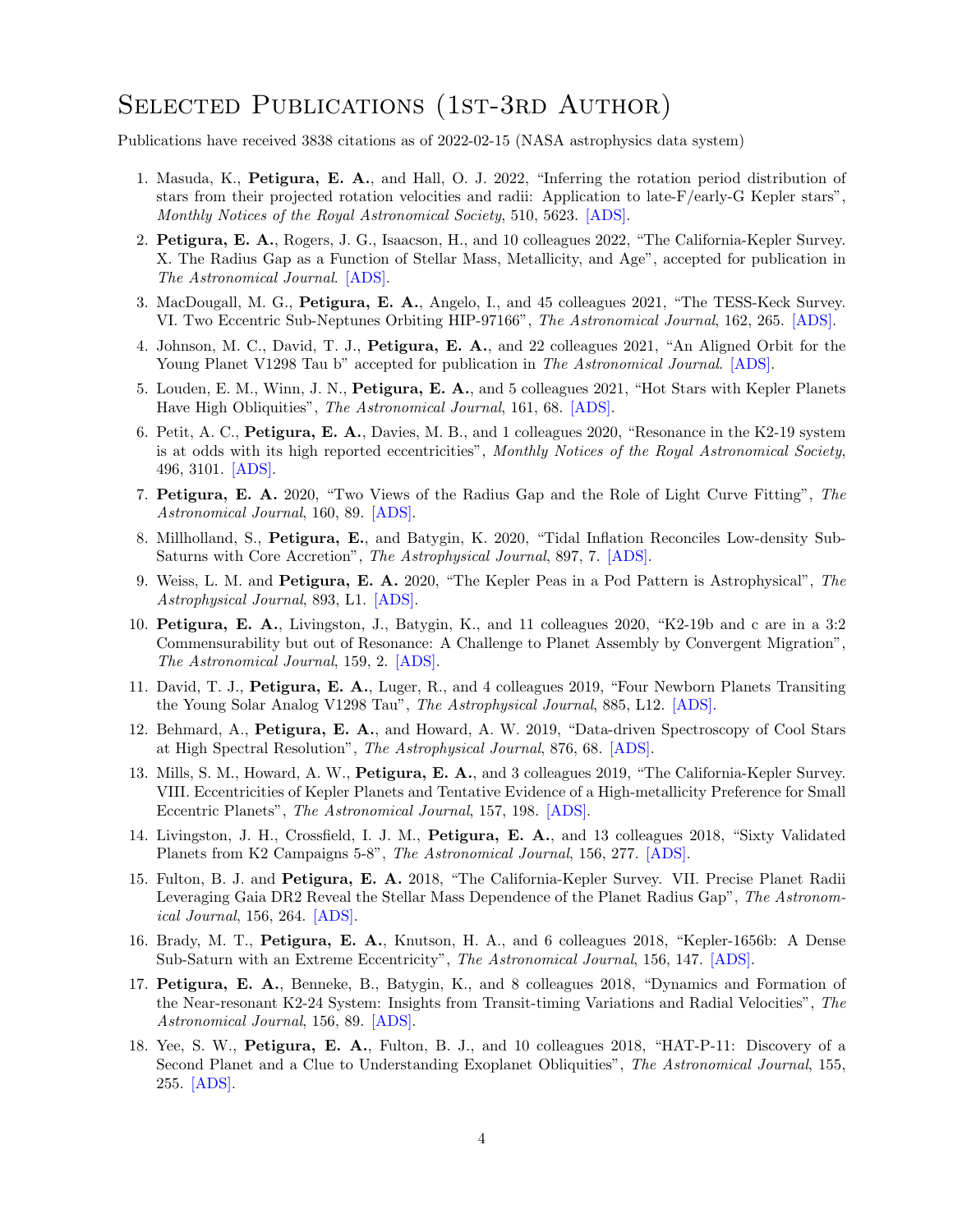- 19. Fulton, B. J., Petigura, E. A., Blunt, S., and 1 colleagues 2018, "RadVel: The Radial Velocity Modeling Toolkit", Publications of the Astronomical Society of the Pacific, 130, 044504. [\[ADS\].](https://ui.adsabs.harvard.edu/abs/2018PASP..130d4504F)
- 20. Petigura, E. A., Marcy, G. W., Winn, J. N., and 7 colleagues 2018, "The California-Kepler Survey. IV. Metal-rich Stars Host a Greater Diversity of Planets", The Astronomical Journal, 155, 89. [\[ADS\].](https://ui.adsabs.harvard.edu/abs/2018AJ....155...89P)
- 21. Petigura, E. A., Crossfield, I. J. M., Isaacson, H., and 10 colleagues 2018, "Planet Candidates from K2 Campaigns 5-8 and Follow-up Optical Spectroscopy", The Astronomical Journal, 155, 21. [\[ADS\].](https://ui.adsabs.harvard.edu/abs/2018AJ....155...21P)
- 22. Weiss, L. M., Marcy, G. W., Petigura, E. A., and 10 colleagues 2018, "The California-Kepler Survey. V. Peas in a Pod: Planets in a Kepler Multi-planet System Are Similar in Size and Regularly Spaced", The Astronomical Journal, 155, 48. [\[ADS\].](https://ui.adsabs.harvard.edu/abs/2018AJ....155...48W)
- 23. Winn, J. N., Petigura, E. A., Morton, T. D., and 8 colleagues 2017, "Constraints on the Obliquities of Kepler Planet-hosting Stars", The Astronomical Journal, 154, 270. [\[ADS\].](https://ui.adsabs.harvard.edu/abs/2017AJ....154..270W)
- 24. Petigura, E. A., Howard, A. W., Marcy, G. W., and 12 colleagues 2017, "The California-Kepler Survey. I. High-resolution Spectroscopy of 1305 Stars Hosting Kepler Transiting Planets", The Astronomical Journal, 154, 107. [\[ADS\].](https://ui.adsabs.harvard.edu/abs/2017AJ....154..107P)
- 25. Johnson, J. A., Petigura, E. A., Fulton, B. J., and 11 colleagues 2017, "The California-Kepler Survey. II. Precise Physical Properties of 2025 Kepler Planets and Their Host Stars", The Astronomical Journal, 154, 108. [\[ADS\].](https://ui.adsabs.harvard.edu/abs/2017AJ....154..108J)
- 26. Fulton, B. J., Petigura, E. A., Howard, A. W., and 10 colleagues 2017, "The California-Kepler Survey. III. A Gap in the Radius Distribution of Small Planets", The Astronomical Journal, 154, 109. [\[ADS\].](https://ui.adsabs.harvard.edu/abs/2017AJ....154..109F)
- 27. Sinukoff, E., Howard, A. W., Petigura, E. A., and 20 colleagues 2017, "K2-66b and K2-106b: Two Extremely Hot Sub-Neptune-size Planets with High Densities", The Astronomical Journal, 153, 271. [\[ADS\].](https://ui.adsabs.harvard.edu/abs/2017AJ....153..271S)
- 28. Petigura, E. A., Sinukoff, E., Lopez, E. D., and 12 colleagues 2017, "Four Sub-Saturns with Dissimilar Densities: Windows into Planetary Cores and Envelopes", The Astronomical Journal, 153, 142. [\[ADS\].](https://ui.adsabs.harvard.edu/abs/2017AJ....153..142P)
- 29. David, T. J., Petigura, E. A., Hillenbrand, L. A., and 14 colleagues 2017, "A Transient Transit Signature Associated with the Young Star RIK-210", The Astrophysical Journal, 835, 168. [\[ADS\].](https://ui.adsabs.harvard.edu/abs/2017ApJ...835..168D)
- 30. Sinukoff, E., Howard, A. W., Petigura, E. A., and 19 colleagues 2017, "Mass Constraints of the WASP-47 Planetary System from Radial Velocities", *The Astronomical Journal*, 153, 70. [\[ADS\].](https://ui.adsabs.harvard.edu/abs/2017AJ....153...70S)
- 31. Yee, S. W., Petigura, E. A., and von Braun, K. 2017, "Precision Stellar Characterization of FGKM Stars using an Empirical Spectral Library", The Astrophysical Journal, 836, 77. [\[ADS\].](https://ui.adsabs.harvard.edu/abs/2017ApJ...836...77Y)
- 32. Benneke, B., Werner, M., Petigura, E., and 13 colleagues 2017, "Spitzer Observations Confirm and Rescue the Habitable-zone Super-Earth K2-18b for Future Characterization", The Astrophysical Journal, 834, 187. [\[ADS\].](https://ui.adsabs.harvard.edu/abs/2017ApJ...834..187B)
- 33. Crossfield, I. J. M., Ciardi, D. R., Petigura, E. A., and 41 colleagues 2016, "197 Candidates and 104 Validated Planets in K2's First Five Fields", The Astrophysical Journal Supplement Series, 226, 7. [\[ADS\].](https://ui.adsabs.harvard.edu/abs/2016ApJS..226....7C)
- 34. Sinukoff, E., Howard, A. W., Petigura, E. A., and 14 colleagues 2016, "Eleven Multiplanet Systems from K2 Campaigns 1 and 2 and the Masses of Two Hot Super-Earths", The Astrophysical Journal, 827, 78. [\[ADS\].](https://ui.adsabs.harvard.edu/abs/2016ApJ...827...78S)
- 35. David, T. J., Hillenbrand, L. A., Petigura, E. A., and 10 colleagues 2016, "A Neptune-sized transiting planet closely orbiting a 5-10-million-year-old star", Nature, 534, 658. [\[ADS\].](https://ui.adsabs.harvard.edu/abs/2016Natur.534..658D)
- 36. Schlieder, J. E., Crossfield, I. J. M., Petigura, E. A., and 21 colleagues 2016, "Two Small Temperate Planets Transiting Nearby M Dwarfs in K2 Campaigns 0 and 1", The Astrophysical Journal, 818, 87. [\[ADS\].](https://ui.adsabs.harvard.edu/abs/2016ApJ...818...87S)
- 37. Petigura, E. A., Howard, A. W., Lopez, E. D., and 11 colleagues 2016, "Two Transiting Low Density Sub-Saturns from K2", The Astrophysical Journal, 818, 36. [\[ADS\].](https://ui.adsabs.harvard.edu/abs/2016ApJ...818...36P)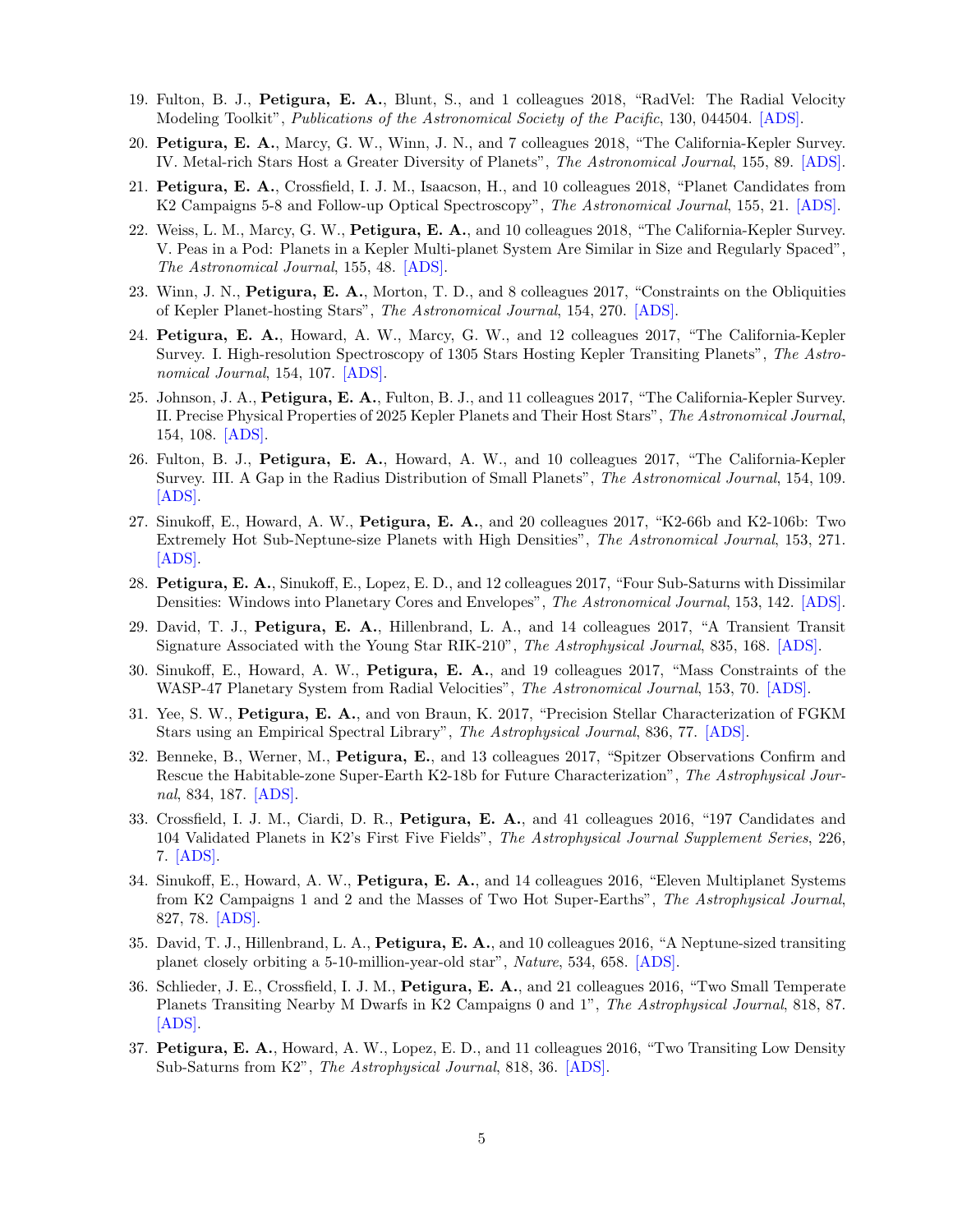- 38. Petigura, E. A., Schlieder, J. E., Crossfield, I. J. M., and 11 colleagues 2015, "Two Transiting Earth-size Planets Near Resonance Orbiting a Nearby Cool Star", The Astrophysical Journal, 811, 102. [\[ADS\].](https://ui.adsabs.harvard.edu/abs/2015ApJ...811..102P)
- 39. Crossfield, I. J. M., Petigura, E., Schlieder, J. E., and 24 colleagues 2015, "A Nearby M Star with Three Transiting Super-Earths Discovered by K2", The Astrophysical Journal, 804, 10. [\[ADS\].](https://ui.adsabs.harvard.edu/abs/2015ApJ...804...10C)
- 40. Petigura, E. A. 2015, "Prevalence of Earth-size Planets Orbiting Sun-like Stars", Ph.D. Thesis,. [\[ADS\].](https://ui.adsabs.harvard.edu/abs/2015PhDT........82P)
- 41. Marcy, G. W., Weiss, L. M., Petigura, E. A., and 3 colleagues 2014, "Occurrence and core-envelope structure of 1-4× Earth-size planets around Sun-like stars", Proceedings of the National Academy of Science, 111, 12655. [\[ADS\].](https://ui.adsabs.harvard.edu/abs/2014PNAS..11112655M)
- 42. Petigura, E. A., Howard, A. W., and Marcy, G. W. 2013, "Prevalence of Earth-size planets orbiting Sun-like stars", Proceedings of the National Academy of Science, 110, 19273. [\[ADS\].](https://ui.adsabs.harvard.edu/abs/2013PNAS..11019273P)
- 43. Petigura, E. A., Marcy, G. W., and Howard, A. W. 2013, "A Plateau in the Planet Population below Twice the Size of Earth", The Astrophysical Journal, 770, 69. [\[ADS\].](https://ui.adsabs.harvard.edu/abs/2013ApJ...770...69P)
- 44. Petigura, E. A. and Marcy, G. W. 2012, "Identification and Removal of Noise Modes in Kepler Photometry", Publications of the Astronomical Society of the Pacific, 124, 1073. [\[ADS\].](https://ui.adsabs.harvard.edu/abs/2012PASP..124.1073P)
- 45. Petigura, E. A. and Marcy, G. W. 2011, "Carbon and Oxygen in Nearby Stars: Keys to Protoplanetary Disk Chemistry", The Astrophysical Journal, 735, 41. [\[ADS\].](https://ui.adsabs.harvard.edu/abs/2011ApJ...735...41P)

### OTHER PUBLICATIONS

Publications have received 2856 citations as of 2022-02-15 (NASA astrophysics data system)

- 42. Dalba, P. A., Kane, S. R., Dragomir, D., and 72 colleagues 2022, "The TESS-Keck Survey. VIII. Confirmation of a Transiting Giant Planet on an Eccentric 261 Day Orbit with the Automated Planet Finder Telescope", The Astronomical Journal, 163, 61. [\[ADS\].](https://ui.adsabs.harvard.edu/abs/2022AJ....163...61D)
- 43. Giacalone, S., Dressing, C. D., Hedges, C., and 108 colleagues 2022, "Validation of 13 Hot and Potentially Terrestrial TESS Planets", The Astronomical Journal, 163, 99. [\[ADS\].](https://ui.adsabs.harvard.edu/abs/2022AJ....163...99G)
- 44. Lubin, J., Van Zandt, J., Holcomb, R., and 33 colleagues 2022, "TESS-Keck Survey. IX. Masses of Three Sub-Neptunes Orbiting HD 191939 and the Discovery of a Warm Jovian plus a Distant Substellar Companion", The Astronomical Journal, 163, 101. [\[ADS\].](https://ui.adsabs.harvard.edu/abs/2022AJ....163..101L)
- 45. Zink, J. K., Hardegree-Ullman, K. K., Christiansen, J. L., and 6 colleagues 2021, "Scaling K2. IV. A Uniform Planet Sample for Campaigns 1-8 and 10-18", The Astronomical Journal, 162, 259. [\[ADS\].](https://ui.adsabs.harvard.edu/abs/2021AJ....162..259Z)
- 46. Akana Murphy, J. M., Kosiarek, M. R., Batalha, N. M., and 10 colleagues 2021, "Another Superdense Sub-Neptune in K2-182 b and Refined Mass Measurements for K2-199 b and c", The Astronomical Journal, 162, 294. [\[ADS\].](https://ui.adsabs.harvard.edu/abs/2021AJ....162..294A)
- 47. Polanski, A. S., Crossfield, I. J. M., Burt, J. A., and 35 colleagues 2021, "Wolf 503 b: Characterization of a Sub-Neptune Orbiting a Metal-poor K Dwarf", The Astronomical Journal, 162, 238. [\[ADS\].](https://ui.adsabs.harvard.edu/abs/2021AJ....162..238P)
- 48. Scarsdale, N., Murphy, J. M. A., Batalha, N. M., and 55 colleagues 2021, "TESS-Keck Survey. V. Twin Sub-Neptunes Transiting the Nearby G Star HD 63935", The Astronomical Journal, 162, 215. [\[ADS\].](https://ui.adsabs.harvard.edu/abs/2021AJ....162..215S)
- 49. Dalba, P. A., Kane, S. R., Li, Z., and 13 colleagues 2021, "Giant Outer Transiting Exoplanet Mass (GOT 'EM) Survey. II. Discovery of a Failed Hot Jupiter on a 2.7 Yr, Highly Eccentric Orbit", The Astronomical Journal, 162, 154. [\[ADS\].](https://ui.adsabs.harvard.edu/abs/2021AJ....162..154D)
- 50. Osborn, A., Armstrong, D. J., Cale, B., and 125 colleagues 2021, "TOI-431/HIP 26013: a super-Earth and a sub-Neptune transiting a bright, early K dwarf, with a third RV planet", Monthly Notices of the Royal Astronomical Society, 507, 2782. [\[ADS\].](https://ui.adsabs.harvard.edu/abs/2021MNRAS.507.2782O)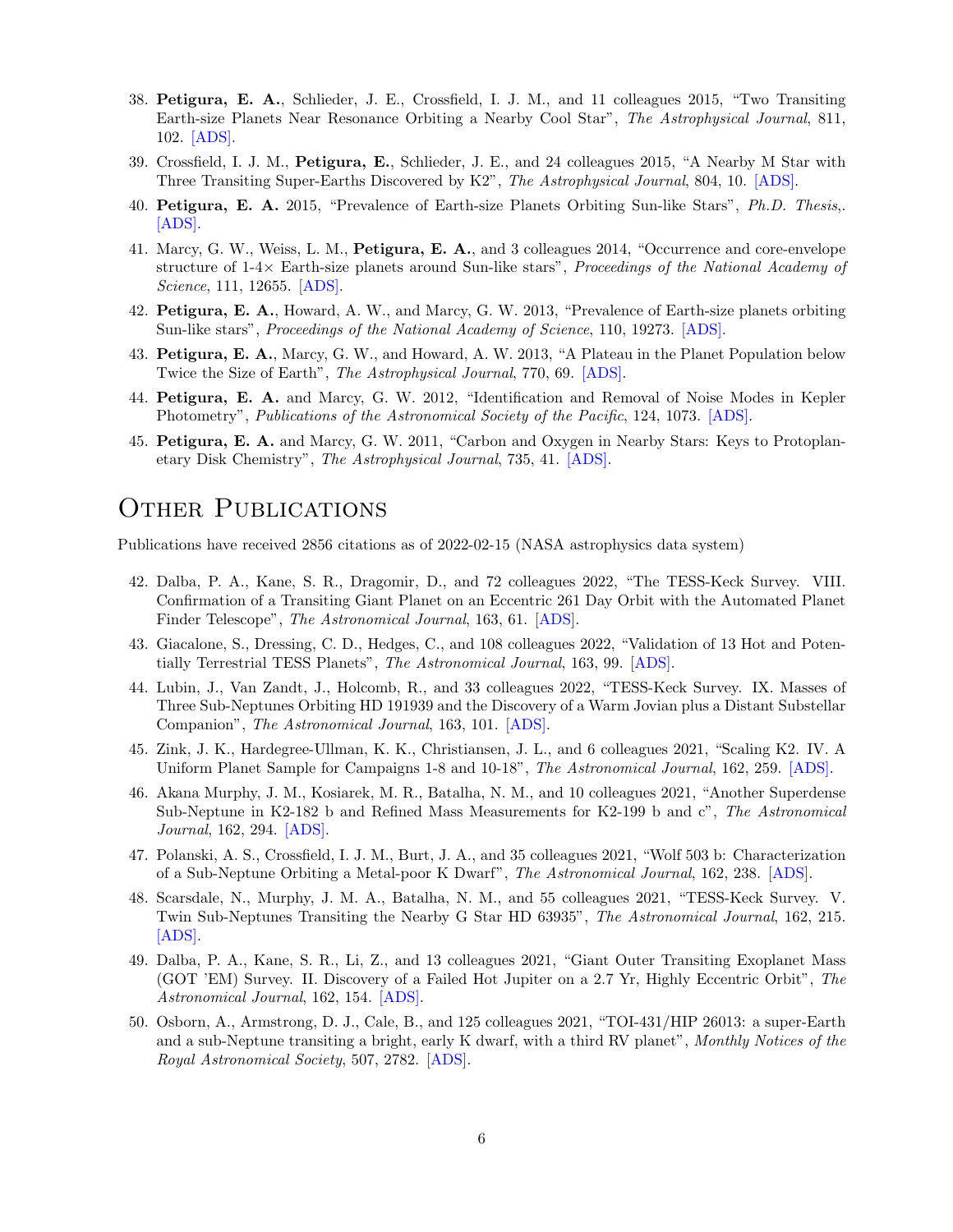- 51. Zhang, J., Weiss, L. M., Huber, D., and 10 colleagues 2021, "Long-period Jovian Tilts the Orbits of Two sub-Neptunes Relative to Stellar Spin Axis in Kepler-129", The Astronomical Journal, 162, 89. [\[ADS\].](https://ui.adsabs.harvard.edu/abs/2021AJ....162...89Z)
- 52. Dai, F., Howard, A. W., Batalha, N. M., and 48 colleagues 2021, "TKS X: Confirmation of TOI-1444b and a Comparative Analysis of the Ultra-short-period Planets with Hot Neptunes", The Astronomical Journal, 162, 62. [\[ADS\].](https://ui.adsabs.harvard.edu/abs/2021AJ....162...62D)
- 53. Rosenthal, L. J., Fulton, B. J., Hirsch, L. A., and 20 colleagues 2021, "The California Legacy Survey. I. A Catalog of 178 Planets from Precision Radial Velocity Monitoring of 719 Nearby Stars over Three Decades", The Astrophysical Journal Supplement Series, 255, 8. [\[ADS\].](https://ui.adsabs.harvard.edu/abs/2021ApJS..255....8R)
- 54. Fulton, B. J., Rosenthal, L. J., Hirsch, L. A., and 20 colleagues 2021, "California Legacy Survey. II. Occurrence of Giant Planets beyond the Ice Line", The Astrophysical Journal Supplement Series, 255, 14. [\[ADS\].](https://ui.adsabs.harvard.edu/abs/2021ApJS..255...14F)
- 55. David, T. J., Contardo, G., Sandoval, A., and 8 colleagues 2021, "Evolution of the Exoplanet Size Distribution: Forming Large Super-Earths Over Billions of Years", The Astronomical Journal, 161, 265. [\[ADS\].](https://ui.adsabs.harvard.edu/abs/2021AJ....161..265D)
- 56. Hirsch, L. A., Rosenthal, L., Fulton, B. J., and 10 colleagues 2021, "Understanding the Impacts of Stellar Companions on Planet Formation and Evolution: A Survey of Stellar and Planetary Companions within 25 pc", *The Astronomical Journal*, 161, 134. [\[ADS\].](https://ui.adsabs.harvard.edu/abs/2021AJ....161..134H)
- 57. Rubenzahl, R. A., Dai, F., Howard, A. W., and 21 colleagues 2021, "The TESS-Keck Survey. IV. A Retrograde, Polar Orbit for the Ultra-low-density, Hot Super-Neptune WASP-107b", The Astronomical Journal, 161, 119. [\[ADS\].](https://ui.adsabs.harvard.edu/abs/2021AJ....161..119R)
- 58. Piaulet, C., Benneke, B., Rubenzahl, R. A., and 21 colleagues 2021, "WASP-107b's Density Is Even Lower: A Case Study for the Physics of Planetary Gas Envelope Accretion and Orbital Migration", The Astronomical Journal, 161, 70. [\[ADS\].](https://ui.adsabs.harvard.edu/abs/2021AJ....161...70P)
- 59. Dedrick, C. M., Fulton, B. J., Knutson, H. A., and 14 colleagues 2021, "Two Planets Straddling the Habitable Zone of the Nearby K Dwarf Gl 414A", The Astronomical Journal, 161, 86. [\[ADS\].](https://ui.adsabs.harvard.edu/abs/2021AJ....161...86D)
- 60. Weiss, L. M., Dai, F., Huber, D., and 61 colleagues 2021, "The TESS-Keck Survey. II. An Ultrashort-period Rocky Planet and Its Siblings Transiting the Galactic Thick-disk Star TOI-561", The Astronomical Journal, 161, 56. [\[ADS\].](https://ui.adsabs.harvard.edu/abs/2021AJ....161...56W)
- 61. Kosiarek, M. R., Berardo, D. A., Crossfield, I. J. M., and 42 colleagues 2021, "Physical Parameters of the Multiplanet Systems HD 106315 and GJ 9827", The Astronomical Journal, 161, 47. [\[ADS\].](https://ui.adsabs.harvard.edu/abs/2021AJ....161...47K)
- 62. Mikal-Evans, T., Crossfield, I. J. M., Benneke, B., and 26 colleagues 2021, "Transmission Spectroscopy for the Warm Sub-Neptune HD 3167c: Evidence for Molecular Absorption and a Possible High-metallicity Atmosphere", The Astronomical Journal, 161, 18. [\[ADS\].](https://ui.adsabs.harvard.edu/abs/2021AJ....161...18M)
- 63. Dai, F., Roy, A., Fulton, B., and 43 colleagues 2020, "The TESS-Keck Survey. III. A Stellar Obliquity Measurement of TOI-1726 c", The Astronomical Journal, 160, 193. [\[ADS\].](https://ui.adsabs.harvard.edu/abs/2020AJ....160..193D)
- 64. Carleo, I., Gandolfi, D., Barragán, O., and 110 colleagues 2020, "The Multiplanet System TOI-421", The Astronomical Journal, 160, 114. [\[ADS\].](https://ui.adsabs.harvard.edu/abs/2020AJ....160..114C)
- 65. Zink, J. K., Hardegree-Ullman, K. K., Christiansen, J. L., and 5 colleagues 2020, "Scaling K2. III. Comparable Planet Occurrence in the FGK Samples of Campaign 5 and Kepler", The Astronomical Journal, 160, 94. [\[ADS\].](https://ui.adsabs.harvard.edu/abs/2020AJ....160...94Z)
- 66. Dai, F., Winn, J. N., Schlaufman, K., and 5 colleagues 2020, "California-Kepler Survey. IX. Revisiting the Minimum-mass Extrasolar Nebula with Precise Stellar Parameters", The Astronomical Journal, 159, 247. [\[ADS\].](https://ui.adsabs.harvard.edu/abs/2020AJ....159..247D)
- 67. Guo, X., Crossfield, I. J. M., Dragomir, D., and 23 colleagues 2020, "Updated Parameters and a New Transmission Spectrum of HD 97658b", The Astronomical Journal, 159, 239. [\[ADS\].](https://ui.adsabs.harvard.edu/abs/2020AJ....159..239G)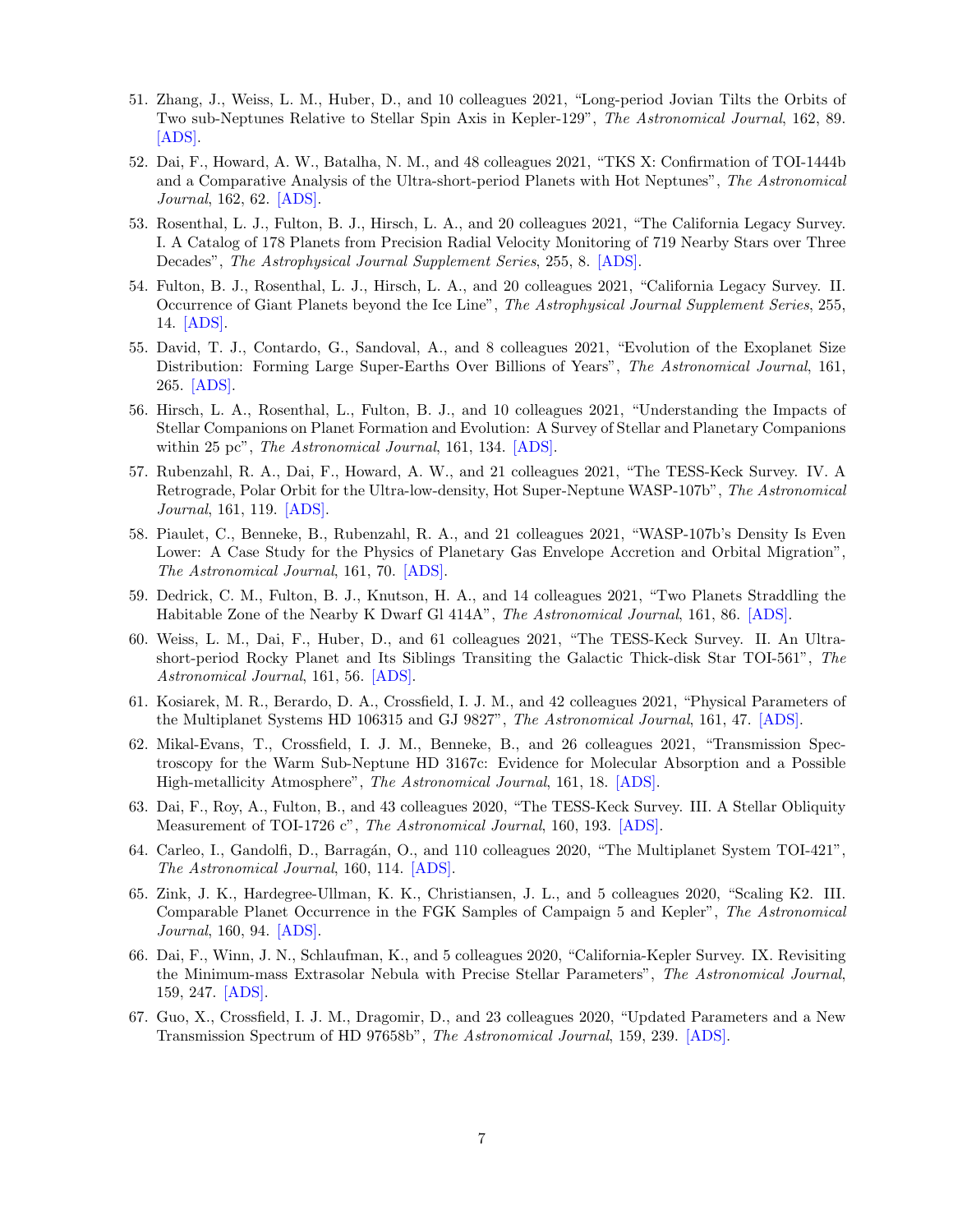- 68. Dalba, P. A., Gupta, A. F., Rodriguez, J. E., and 63 colleagues 2020, "The TESS-Keck Survey. I. A Warm Sub-Saturn-mass Planet and a Caution about Stray Light in TESS Cameras", The Astronomical Journal, 159, 241. [\[ADS\].](https://ui.adsabs.harvard.edu/abs/2020AJ....159..241D)
- 69. Weiss, L. M., Fabrycky, D. C., Agol, E., and 7 colleagues 2020, "The Discovery of the Long-Period, Eccentric Planet Kepler-88 d and System Characterization with Radial Velocities and Photodynamical Analysis", The Astronomical Journal, 159, 242. [\[ADS\].](https://ui.adsabs.harvard.edu/abs/2020AJ....159..242W)
- 70. Zink, J. K., Hardegree-Ullman, K. K., Christiansen, J. L., and 5 colleagues 2020, "Scaling K2. II. Assembly of a Fully Automated C5 Planet Candidate Catalog Using EDI-Vetter", The Astronomical Journal, 159, 154. [\[ADS\].](https://ui.adsabs.harvard.edu/abs/2020AJ....159..154Z)
- 71. Batygin, K., Adams, F. C., Batygin, Y. K., and 1 colleagues 2020, "Dynamics of Planetary Systems within Star Clusters: Aspects of the Solar System's Early Evolution", The Astronomical Journal, 159, 101. [\[ADS\].](https://ui.adsabs.harvard.edu/abs/2020AJ....159..101B)
- 72. Blunt, S., Endl, M., Weiss, L. M., and 25 colleagues 2019, "Radial Velocity Discovery of an Eccentric Jovian World Orbiting at 18 au", The Astronomical Journal, 158, 181. [\[ADS\].](https://ui.adsabs.harvard.edu/abs/2019AJ....158..181B)
- 73. Crossfield, I. J. M., Waalkes, W., Newton, E. R., and 57 colleagues 2019, "A Super-Earth and Sub-Neptune Transiting the Late-type M Dwarf LP 791-18", The Astrophysical Journal, 883, L16. [\[ADS\].](https://ui.adsabs.harvard.edu/abs/2019ApJ...883L..16C)
- 74. David, T. J., Cody, A. M., Hedges, C. L., and 14 colleagues 2019, "A Warm Jupiter-sized Planet Transiting the Pre-main-sequence Star V1298 Tau", The Astronomical Journal, 158, 79. [\[ADS\].](https://ui.adsabs.harvard.edu/abs/2019AJ....158...79D)
- 75. Yahalomi, D. A., Shvartzvald, Y., Agol, E., and 10 colleagues 2019, "The Mass of the White Dwarf Companion in the Self-lensing Binary KOI-3278: Einstein versus Newton", The Astrophysical Journal, 880, 33. [\[ADS\].](https://ui.adsabs.harvard.edu/abs/2019ApJ...880...33Y)
- 76. Berardo, D., Crossfield, I. J. M., Werner, M., and 12 colleagues 2019, "Revisiting the HIP 41378 System with K2 and Spitzer", *The Astronomical Journal*, 157, 185. [\[ADS\].](https://ui.adsabs.harvard.edu/abs/2019AJ....157..185B)
- 77. Mills, S. M., Howard, A. W., Weiss, L. M., and 7 colleagues 2019, "Long-period Giant Companions to Three Compact, Multiplanet Systems", The Astronomical Journal, 157, 145. [\[ADS\].](https://ui.adsabs.harvard.edu/abs/2019AJ....157..145M)
- 78. Livingston, J. H., Crossfield, I. J. M., Werner, M. W., and 21 colleagues 2019, "Spitzer Transit Followup of Planet Candidates from the K2 Mission", The Astronomical Journal, 157, 102. [\[ADS\].](https://ui.adsabs.harvard.edu/abs/2019AJ....157..102L)
- 79. Kosiarek, M. R., Blunt, S., L´opez-Morales, M., and 43 colleagues 2019, "K2-291b: A Rocky Super-Earth in a 2.2 day Orbit", The Astronomical Journal, 157, 116. [\[ADS\].](https://ui.adsabs.harvard.edu/abs/2019AJ....157..116K)
- 80. Kosiarek, M. R., Crossfield, I. J. M., Hardegree-Ullman, K. K., and 36 colleagues 2019, "Bright Opportunities for Atmospheric Characterization of Small Planets: Masses and Radii of K2-3 b, c, and d and GJ3470 b from Radial Velocity Measurements and Spitzer Transits", The Astronomical Journal, 157, 97. [\[ADS\].](https://ui.adsabs.harvard.edu/abs/2019AJ....157...97K)
- 81. Wang, S., Jones, M., Shporer, A., and 58 colleagues 2019, "HD 202772A b: A Transiting Hot Jupiter around a Bright, Mildly Evolved Star in a Visual Binary Discovered by TESS", The Astronomical Journal, 157, 51. [\[ADS\].](https://ui.adsabs.harvard.edu/abs/2019AJ....157...51W)
- 82. Feinstein, A. D., Schlieder, J. E., Livingston, J. H., and 23 colleagues 2019, "K2-288Bb: A Small Temperate Planet in a Low-mass Binary System Discovered by Citizen Scientists", The Astronomical Journal, 157, 40. [\[ADS\].](https://ui.adsabs.harvard.edu/abs/2019AJ....157...40F)
- 83. Mawet, D., Hirsch, L., Lee, E. J., and 27 colleagues 2019, "Deep Exploration of  $\epsilon$  Eridani with Keck Ms-band Vortex Coronagraphy and Radial Velocities: Mass and Orbital Parameters of the Giant Exoplanet", The Astronomical Journal, 157, 33. [\[ADS\].](https://ui.adsabs.harvard.edu/abs/2019AJ....157...33M)
- 84. Weiss, L. M., Isaacson, H. T., Marcy, G. W., and 8 colleagues 2018, "The California-Kepler Survey. VI. Kepler Multis and Singles Have Similar Planet and Stellar Properties Indicating a Common Origin", The Astronomical Journal, 156, 254. [\[ADS\].](https://ui.adsabs.harvard.edu/abs/2018AJ....156..254W)
- 85. David, T. J., Mamajek, E. E., Vanderburg, A., and 19 colleagues 2018, "Discovery of a Transiting Adolescent Sub-Neptune Exoplanet with K2", The Astronomical Journal, 156, 302. [\[ADS\].](https://ui.adsabs.harvard.edu/abs/2018AJ....156..302D)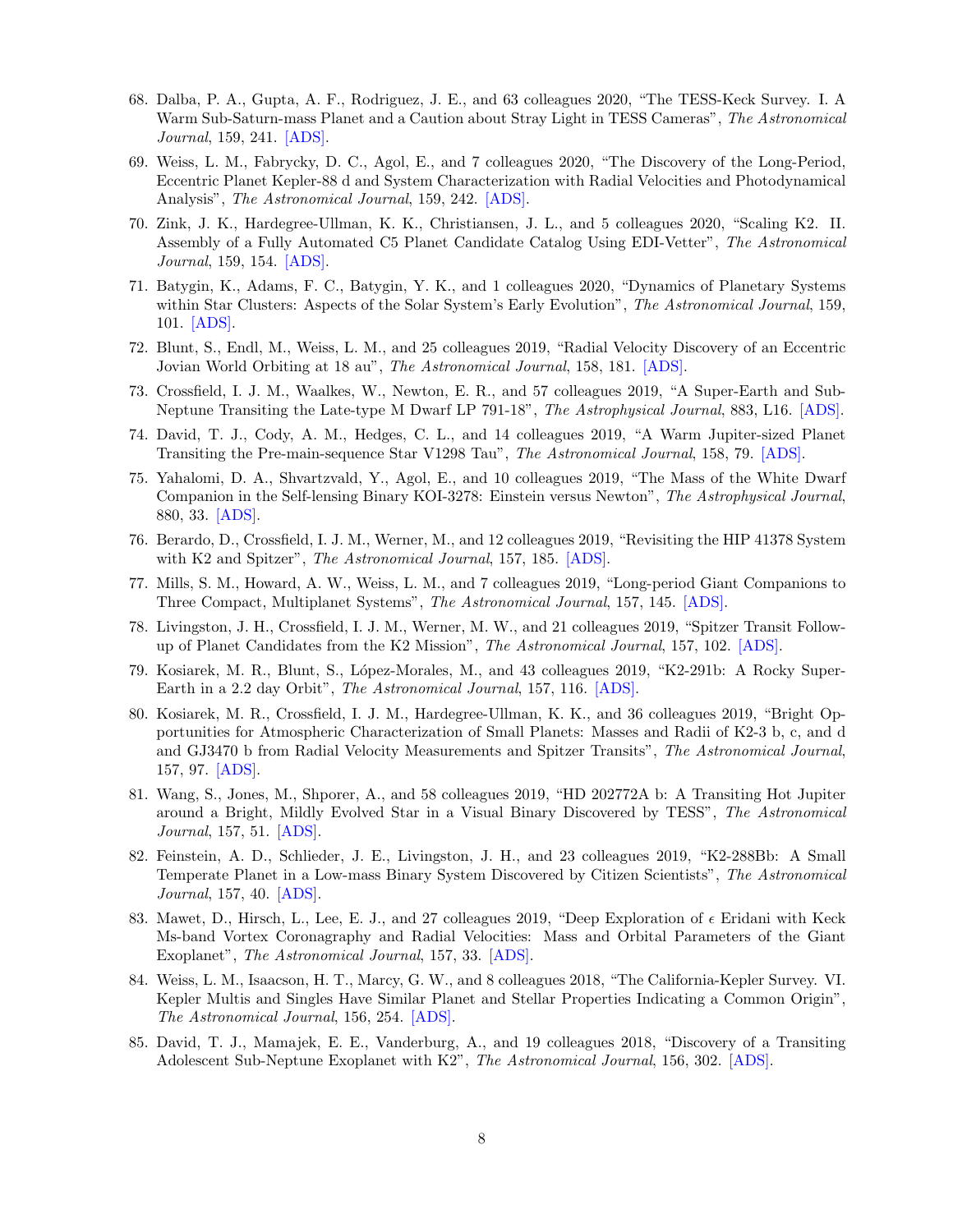- 86. Crossfield, I. J. M., Guerrero, N., David, T., and 40 colleagues 2018, "A TESS Dress Rehearsal: Planetary Candidates and Variables from K2 Campaign 17", The Astrophysical Journal Supplement Series, 239, 5. [\[ADS\].](https://ui.adsabs.harvard.edu/abs/2018ApJS..239....5C)
- 87. Peterson, M. S., Benneke, B., David, T. J., and 21 colleagues 2018, "A 2 R <sup>⊕</sup> Planet Orbiting the Bright Nearby K Dwarf Wolf 503", The Astronomical Journal, 156, 188. [\[ADS\].](https://ui.adsabs.harvard.edu/abs/2018AJ....156..188P)
- 88. Van Eylen, V., Agentoft, C., Lundkvist, M. S., and 5 colleagues 2018, "An asteroseismic view of the radius valley: stripped cores, not born rocky", Monthly Notices of the Royal Astronomical Society, 479, 4786. [\[ADS\].](https://ui.adsabs.harvard.edu/abs/2018MNRAS.479.4786V)
- 89. Yu, L., Rodriguez, J. E., Eastman, J. D., and 25 colleagues 2018, "Two Warm, Low-density Sub-Jovian Planets Orbiting Bright Stars in K2 Campaigns 13 and 14", The Astronomical Journal, 156, 127. [\[ADS\].](https://ui.adsabs.harvard.edu/abs/2018AJ....156..127Y)
- 90. Dressing, C. D., Sinukoff, E., Fulton, B. J., and 23 colleagues 2018, "Characterizing K2 Candidate Planetary Systems Orbiting Low-mass Stars. III. A High Mass and Low Envelope Fraction for the Warm Neptune K2-55b", The Astronomical Journal, 156, 70. [\[ADS\].](https://ui.adsabs.harvard.edu/abs/2018AJ....156...70D)
- 91. Furlan, E., Ciardi, D. R., Cochran, W. D., and 22 colleagues 2018, "The Kepler Follow-up Observation Program. II. Stellar Parameters from Medium- and High-resolution Spectroscopy", The Astrophysical Journal, 861, 149. [\[ADS\].](https://ui.adsabs.harvard.edu/abs/2018ApJ...861..149F)
- 92. Yu, L., Crossfield, I. J. M., Schlieder, J. E., and 20 colleagues 2018, "Planetary Candidates from K2 Campaign 16", The Astronomical Journal, 156, 22. [\[ADS\].](https://ui.adsabs.harvard.edu/abs/2018AJ....156...22Y)
- 93. David, T. J., Crossfield, I. J. M., Benneke, B., and 14 colleagues 2018, "Three Small Planets Transiting the Bright Young Field Star K2-233", The Astronomical Journal, 155, 222. [\[ADS\].](https://ui.adsabs.harvard.edu/abs/2018AJ....155..222D)
- 94. Bowler, B. P., Dupuy, T. J., Endl, M., and 11 colleagues 2018, "Orbit and Dynamical Mass of the Late-T Dwarf GL 758 B", The Astronomical Journal, 155, 159. [\[ADS\].](https://ui.adsabs.harvard.edu/abs/2018AJ....155..159B)
- 95. Beichman, C. A., Giles, H. A. C., Akeson, R., and 12 colleagues 2018, "Validation and Initial Characterization of the Long-period Planet Kepler-1654 b", The Astronomical Journal, 155, 158. [\[ADS\].](https://ui.adsabs.harvard.edu/abs/2018AJ....155..158B)
- 96. Mayo, A. W., Vanderburg, A., Latham, D. W., and 25 colleagues 2018, "275 Candidates and 149 Validated Planets Orbiting Bright Stars in K2 Campaigns 0-10", The Astronomical Journal, 155, 136. [\[ADS\].](https://ui.adsabs.harvard.edu/abs/2018AJ....155..136M)
- 97. Smith, A. M. S., Cabrera, J., Csizmadia, S., and 34 colleagues 2018, "K2-137 b: an Earth-sized planet in a 4.3-h orbit around an M-dwarf", Monthly Notices of the Royal Astronomical Society, 474, 5523. [\[ADS\].](https://ui.adsabs.harvard.edu/abs/2018MNRAS.474.5523S)
- 98. Christiansen, J. L., Crossfield, I. J. M., Barentsen, G., and 24 colleagues 2018, "The K2-138 System: A Near-resonant Chain of Five Sub-Neptune Planets Discovered by Citizen Scientists", The Astronomical Journal, 155, 57. [\[ADS\].](https://ui.adsabs.harvard.edu/abs/2018AJ....155...57C)
- 99. Saylor, D., Lepine, S., Crossfield, I., and 1 colleagues 2018, "Light-curve Modulation of Low-mass Stars in K2. I. Identification of 481 Fast Rotators in the Solar Neighborhood", The Astronomical Journal, 155, 23. [\[ADS\].](https://ui.adsabs.harvard.edu/abs/2018AJ....155...23S)
- 100. Ciardi, D. R., Crossfield, I. J. M., Feinstein, A. D., and 14 colleagues 2018, "K2-136: A Binary System in the Hyades Cluster Hosting a Neptune-sized Planet", The Astronomical Journal, 155, 10. [\[ADS\].](https://ui.adsabs.harvard.edu/abs/2018AJ....155...10C)
- 101. Grunblatt, S. K., Huber, D., Gaidos, E., and 15 colleagues 2017, "Seeing Double with K2: Testing Reinflation with Two Remarkably Similar Planets around Red Giant Branch Stars", The Astronomical Journal, 154, 254. [\[ADS\].](https://ui.adsabs.harvard.edu/abs/2017AJ....154..254G)
- 102. Torres, G., Kane, S. R., Rowe, J. F., and 16 colleagues 2017, "Validation of Small Kepler Transiting Planet Candidates in or near the Habitable Zone", The Astronomical Journal, 154, 264. [\[ADS\].](https://ui.adsabs.harvard.edu/abs/2017AJ....154..264T)
- 103. Dressing, C. D., Vanderburg, A., Schlieder, J. E., and 14 colleagues 2017, "Characterizing K2 Candidate Planetary Systems Orbiting Low-mass Stars. II. Planetary Systems Observed During Campaigns 1-7", The Astronomical Journal, 154, 207. [\[ADS\].](https://ui.adsabs.harvard.edu/abs/2017AJ....154..207D)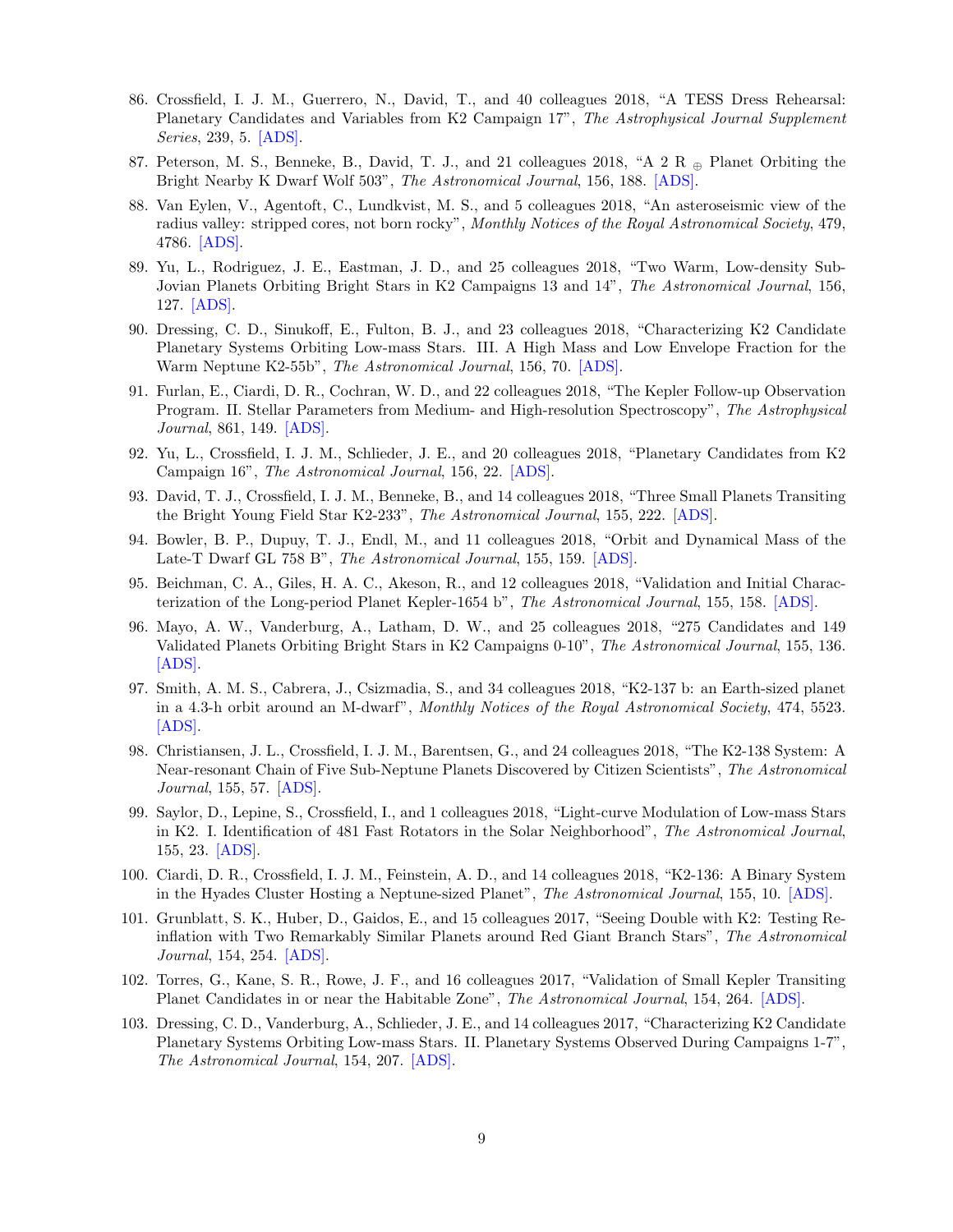- 104. Christiansen, J. L., Vanderburg, A., Burt, J., and 55 colleagues 2017, "Three's Company: An Additional Non-transiting Super-Earth in the Bright HD 3167 System, and Masses for All Three Planets", The Astronomical Journal, 154, 122. [\[ADS\].](https://ui.adsabs.harvard.edu/abs/2017AJ....154..122C)
- 105. Winn, J. N., Sanchis-Ojeda, R., Rogers, L., and 7 colleagues 2017, "Absence of a Metallicity Effect for Ultra-short-period Planets", The Astronomical Journal, 154, 60. [\[ADS\].](https://ui.adsabs.harvard.edu/abs/2017AJ....154...60W)
- 106. Crossfield, I. J. M., Ciardi, D. R., Isaacson, H., and 21 colleagues 2017, "Two Small Transiting Planets and a Possible Third Body Orbiting HD 106315", The Astronomical Journal, 153, 255. [\[ADS\].](https://ui.adsabs.harvard.edu/abs/2017AJ....153..255C)
- 107. Weiss, L. M., Deck, K. M., Sinukoff, E., and 10 colleagues 2017, "New Insights on Planet Formation in WASP-47 from a Simultaneous Analysis of Radial Velocities and Transit Timing Variations", The Astronomical Journal, 153, 265. [\[ADS\].](https://ui.adsabs.harvard.edu/abs/2017AJ....153..265W)
- 108. Rappaport, S., Vanderburg, A., Borkovits, T., and 15 colleagues 2017, "EPIC 220204960: A Quadruple Star System Containing Two Strongly Interacting Eclipsing Binaries", Monthly Notices of the Royal Astronomical Society, 467, 2160. [\[ADS\].](https://ui.adsabs.harvard.edu/abs/2017MNRAS.467.2160R)
- 109. Martinez, A. O., Crossfield, I. J. M., Schlieder, J. E., and 12 colleagues 2017, "Stellar and Planetary Parameters for K2's Late-type Dwarf Systems from C1 to C5", The Astrophysical Journal, 837, 72. [\[ADS\].](https://ui.adsabs.harvard.edu/abs/2017ApJ...837...72M)
- 110. Bayliss, D., Hojjatpanah, S., Santerne, A., and 34 colleagues 2017, "EPIC 201702477b: A Transiting Brown Dwarf from K2 in a 41 day Orbit", The Astronomical Journal, 153, 15. [\[ADS\].](https://ui.adsabs.harvard.edu/abs/2017AJ....153...15B)
- 111. Grunblatt, S. K., Huber, D., Gaidos, E. J., and 11 colleagues 2016, "K2-97b: A (Re-?)Inflated Planet Orbiting a Red Giant Star", The Astronomical Journal, 152, 185. [\[ADS\].](https://ui.adsabs.harvard.edu/abs/2016AJ....152..185G)
- 112. Obermeier, C., Henning, T., Schlieder, J. E., and 21 colleagues 2016, "K2 Discovers a Busy Bee: An Unusual Transiting Neptune Found in the Beehive Cluster", The Astronomical Journal, 152, 223. [\[ADS\].](https://ui.adsabs.harvard.edu/abs/2016AJ....152..223O)
- 113. Fulton, B. J., Howard, A. W., Weiss, L. M., and 17 colleagues 2016, "Three Temperate Neptunes Orbiting Nearby Stars", The Astrophysical Journal, 830, 46. [\[ADS\].](https://ui.adsabs.harvard.edu/abs/2016ApJ...830...46F)
- 114. Beichman, C., Livingston, J., Werner, M., and 14 colleagues 2016, "Spitzer Observations of Exoplanets Discovered with the Kepler K2 Mission", The Astrophysical Journal, 822, 39. [\[ADS\].](https://ui.adsabs.harvard.edu/abs/2016ApJ...822...39B)
- 115. Mills, S. M., Fabrycky, D. C., Migaszewski, C., and 3 colleagues 2016, "A resonant chain of four transiting, sub-Neptune planets", Nature, 533, 509. [\[ADS\].](https://ui.adsabs.harvard.edu/abs/2016Natur.533..509M)
- 116. Morton, T. D., Bryson, S. T., Coughlin, J. L., and 5 colleagues 2016, "False Positive Probabilities for all Kepler Objects of Interest: 1284 Newly Validated Planets and 428 Likely False Positives", The Astrophysical Journal, 822, 86. [\[ADS\].](https://ui.adsabs.harvard.edu/abs/2016ApJ...822...86M)
- 117. Kipping, D. M., Torres, G., Henze, C., and 8 colleagues 2016, "A Transiting Jupiter Analog", The Astrophysical Journal, 820, 112. [\[ADS\].](https://ui.adsabs.harvard.edu/abs/2016ApJ...820..112K)
- 118. Sanchis-Ojeda, R., Winn, J. N., Dai, F., and 9 colleagues 2015, "A Low Stellar Obliquity for WASP-47, a Compact Multiplanet System with a Hot Jupiter and an Ultra-short Period Planet", The Astrophysical Journal, 812, L11. [\[ADS\].](https://ui.adsabs.harvard.edu/abs/2015ApJ...812L..11S)
- 119. Jenkins, J. M., Twicken, J. D., Batalha, N. M., and 26 colleagues 2015, "Discovery and Validation of Kepler-452b: A 1.6 R  $_E$  Super Earth Exoplanet in the Habitable Zone of a G2 Star", The Astronomical Journal, 150, 56. [\[ADS\].](https://ui.adsabs.harvard.edu/abs/2015AJ....150...56J)
- 120. Torres, G., Kipping, D. M., Fressin, F., and 23 colleagues 2015, "Validation of 12 Small Kepler Transiting Planets in the Habitable Zone", The Astrophysical Journal, 800, 99. [\[ADS\].](https://ui.adsabs.harvard.edu/abs/2015ApJ...800...99T)
- 121. Marcy, G. W., Isaacson, H., Howard, A. W., and 100 colleagues 2014, "Masses, Radii, and Orbits of Small Kepler Planets: The Transition from Gaseous to Rocky Planets", The Astrophysical Journal Supplement Series, 210, 20. [\[ADS\].](https://ui.adsabs.harvard.edu/abs/2014ApJS..210...20M)
- 122. Lyapin, A., Schreiber, H. J., Viti, M., and 29 colleagues 2011, "Results from a prototype chicane-based energy spectrometer for a Linear Collider", Journal of Instrumentation, 6, 2002. [\[ADS\].](https://ui.adsabs.harvard.edu/abs/2011JInst...6.2002L)